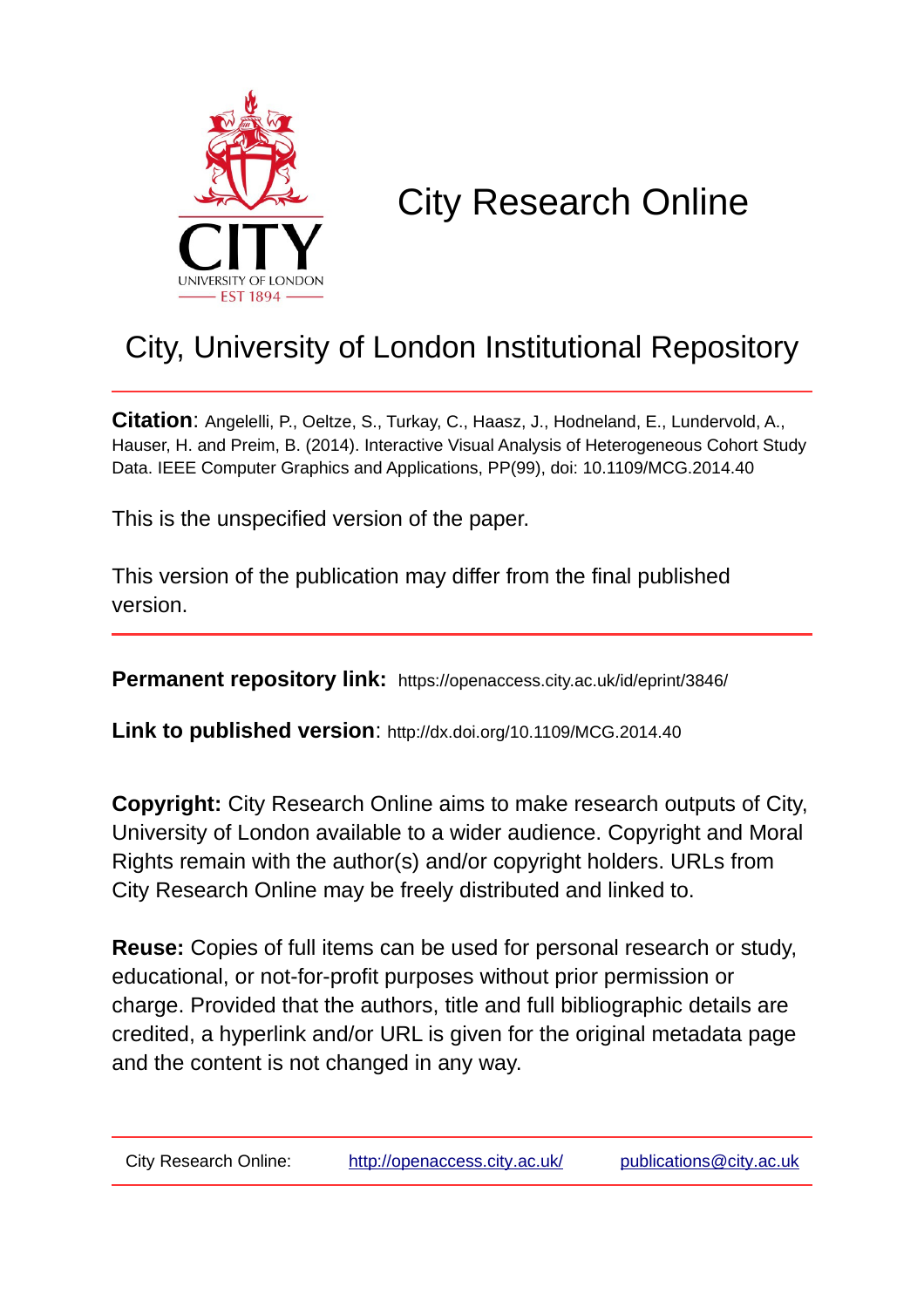### Interactive Visual Analysis of Heterogeneous Cohort Study Data

Paolo Angelelli, Steffen Oeltze, Judit Haász, Cagatay Turkay, Erlend Hodneland, Arvid Lundervold, Astri J. Lundervold, Bernhard Preim and Helwig Hauser

**Abstract**— Cohort studies in medicine are conducted to enable the study of medical hypotheses in large samples. Often, a large amount of heterogeneous data is acquired from many subjects. The analysis is usually hypothesis-driven, i.e., a specific subset of such data is studied to confirm or reject specific hypotheses. In this paper, we demonstrate how we enable the interactive visual exploration and analysis of such data, helping with the generation of new hypotheses and contributing to the process of validating them. We propose a data-cube based model which handles partially overlapping data subsets during the interactive visualization. This model enables seamless integration of the heterogeneous data, as well as linking spatial and non-spatial views on these data. We implemented this model in an application prototype, and used it to analyze data acquired in the context of a cohort study on cognitive aging. We present case-study analyses of selected aspects of brain connectivity by using the prototype implementation of the presented model, to demonstrate its potential and flexibility. .

**Index Terms**—heterogeneous data, medical visualization, IVA

#### **1 INTRODUCTION**

Cohort studies in medicine become increasingly common, partly thanks to the availability and to the recent improvements in medical imaging technologies. Such studies are a type of observational study that follows one or more groups of people (samples), called cohorts, over time. They are used to evaluate medical hypotheses in samples sharing common characteristics, for example being healthy, or presenting specific risk factors, to gain a better understanding of the absolute risks of certain pathologies and of the pathology development. Cohort study data is often acquired over longer time periods, following strictly defined protocols, being therefore not trivial to set up. Because of that, they are often designed to deliver a larger variety of data than the focus of the initial study, which, later on, can be the basis for retrospective analyses, evaluating further sets of hypotheses.

There are means to evaluate specific hypotheses, based on such cohort study data, often involving accordingly designed data extraction, transformation, and fusion approaches. However, there is a lack of technology to support the flexible and open-ended exploration of such data, mostly because of its heterogeneity. This means collections of image and non-image (quantitative, often image-derived) data, which in turn can be categorical and numerical, and defined on domains that only partly overlap. Due to the complexities posed by the data heterogeneity, analysts often have to limit their attention to subsets of the data, making the analysis lose the overall relations within different modalities. Integrating all the available data within one visual analysis tool that allows to seamlessly combine them in an on demand fashion is expected to support the experts in the exploration of heterogeneous cohort study data and in the hypothesis generation and verification, and to accelerate their research workflow.

The exploration and analysis of heterogeneous cohort study data generates specific new challenges for visualization. The contribution of this article is therefore two-fold. First, in Section 2, we characterize these challenges, in relation to the substantial heterogeneity of the data, and in relation to the analysis tasks, goals, and typical analysis workflow in the specific context of a cohort study on cognitive

- *• Paolo Angelelli and Helwig Hauser are with the department of Informatics at the University of Bergen. E-Mail: paolo.angelelli@uib.no .*
- *• Cagatay Turkay is with giCentre at City University, London.*
- *• Steffen Oeltze and Bernhard Preim are with the department of Informatics at the University of Magdeburg.*
- *• Judit Haasz, Erlend Hodneland and Arvid Lundervold are with the ´ department of Biomedicine at the University of Bergen.*
- *• Astri J. Lundervold is with the department of Biological and Medical Psychology at the University of Bergen.*

aging. Second, in Section 4, we describe our solution, based on a new, general multi data-cube model to support heterogeneous data, and that can be also adapted to other situations of highly heterogeneous problems. Finally, in Section 5 we describe our prototype implementation of our model, that, in Section 6, we use to exemplify how our novel approach can enable the generation of new hypotheses, as well as the swift analysis of relations between otherwise unconnected data parts, thus improving the analysis and exploration process. In Section 6 we also provide an evaluation of our method by two domain experts from the medical and neuropsychological domain.

#### **2 A SCENARIO OF HETEROGENEOUS DATA IN A COHORT STUDY**

One major goal of this work is to create a solution to enable the explorative visualization and analysis of data that was acquired as part of a longitudinal study on cognitive aging. During this study, more than 100 healthy individuals (mean age 60.8 (7.8), 65% females at inclusion) were recruited through advertisements in local newspapers. At inclusion, all the subjects who responded were interviewed, to exclude those reporting previous or present neurological or psychiatric disorders, a history of substance abuse, or other significant medical conditions. The neuropsychological evaluation confirmed that the participants showed no symptoms indicating mild cognitive impairment (MCI) or dementia. Each participant was examined every three years, starting in year 2004/2005, and then in 2008. The participants were subjected to neuropsychological testing, genetic analysis (data not available for this work), and multimodal MR imaging. The result of each examination consisted of data on white matter fiber integrity, expressed by anisotropy measures computed from diffusion tensor imaging (DTI), cortical and subcortical gray matter measures, automatically calculated from structural MR images, and a number of neuropsychological tests, including the California Verbal Learning Test–Second Version (CVLT-II), the Color–Word Interference Test (CWIT), the Digit Symbol Substitution Task from WAIS-R, and the Mini Mental State Exam (MMSE). To summarize, each examination (per subject and year) consists of:

- white matter fiber bundles with anisotropy measures. Each individual fiber was divided into 100 segments of equal length for the derivation of associated measures.
- *•* gray matter cortical and subcortical regions with quantitative measures for each region.
- *•* scores from different neuropsychological tests.

For a detailed description of the study protocol and for previous selected analyses of this longitudinal study please refer to Ystad et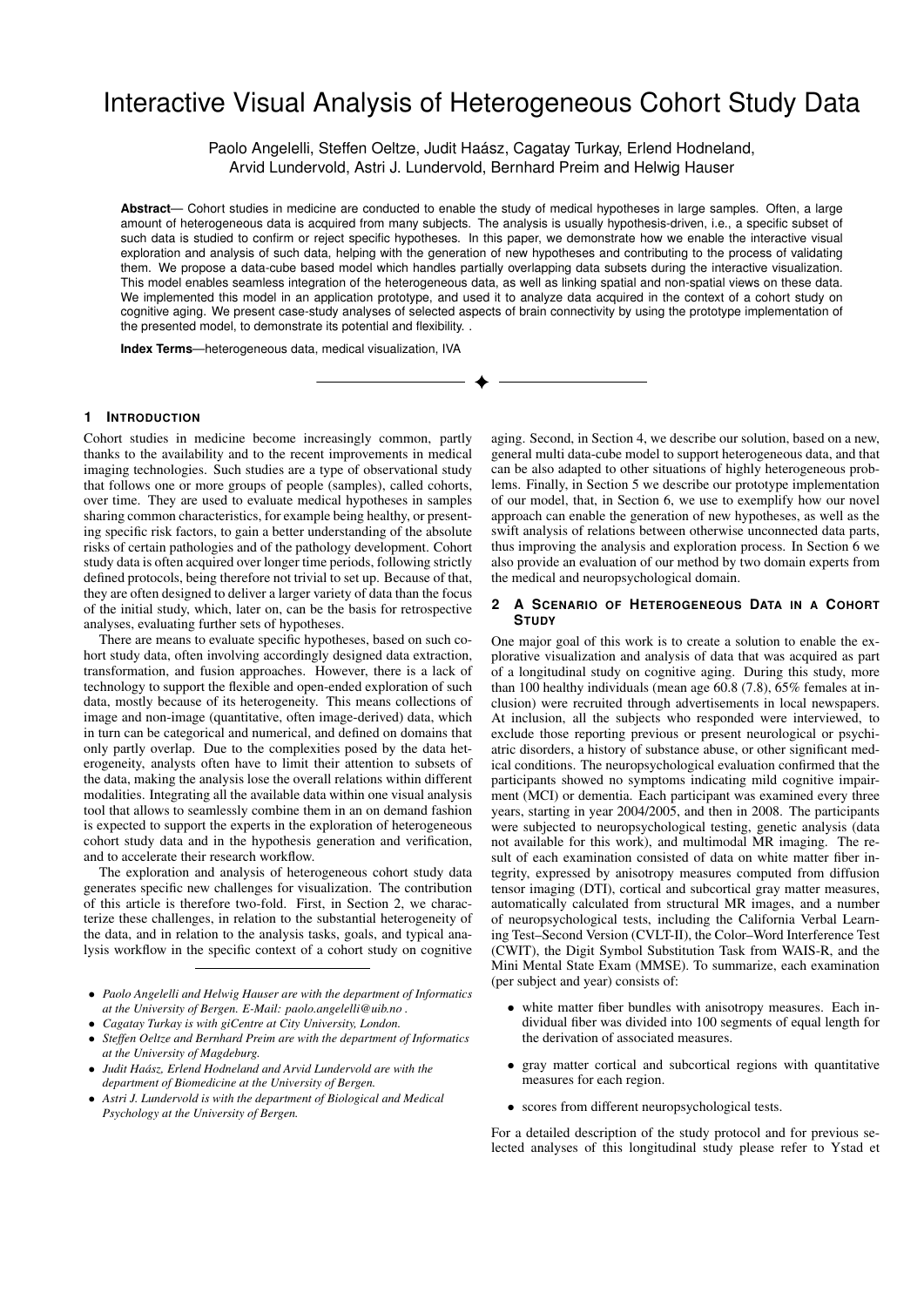

Fig. 1. **a**) Illustration of the dimensions (red), measures (green) and entities (blue) in the dataset of the cohort study on cognitive aging. The hierarchy in the figure is used only for presentation, as the presented model treats the dimensions independently. **b**) Simplified illustration of the proposed model. User interactions are colored in red, automatic operations, transparent to the user, are green, information sources are blue, and in black the components necessary to implement the model. Note that the selections require interaction to be used as filters, but are also automatically re-aggregated upon measure changes in views, or brush changes, and the result is automatically updated in the views. **c**) Illustration of the projection operation. The dimensions which are not common (in red) are processed using a statistical estimator (e.g., average). This operation can be steered by using a selection for each data-cube to filter the elements that are aggregated.

#### al. [14].

#### **2.1 A heterogeneous dataset**

Resulting from this study, a number of measures related to different aspects are available. One specific challenge with respect to the data exploration and analysis is that the measure's domains overlap only partially. Taking a scatterplot as an example, how should two heterogeneous measures be combined? In our case, these measures could be the *fractional white matter fiber anisotropy* (FA), that describes the degree of anisotropy of water diffusion along a fiber, defined for each segment of each fiber bundle, and the *thickness of the cortex*, available for each cortical region in both left and right brain hemisphere. This partial incompatibility of the data domains proved to be one if not *the* key challenge of this work. To overcome this challenge we developed the method presented in this article, able to seamlessly combine heterogeneous measures on the fly.

#### **2.2 Abstract and physical data and their representation**

In such studies certain measures, such as white matter FA or gray matter region volume, as well as others, are quantitative abstract measures that relate to physical (anatomical) entities. These, for the example, would be the white matter fibers or the gray matter regions. For these entities additional qualitative data is often also acquired, such as the bundles trajectories, or brain regions meshes or volumes. While analyses are often performed on the quantitative measures, it also becomes necessary to occasionally fetch and inspect the related anatomical data, to explain, for example, data outliers, or to see what effects certain conditions have on the anatomy. For these reasons domain experts would benefit from a system that can link different types of data, and bring up the appropriate sets on demand, e.g. in linked views.

In addition, when dealing with abstract views of measures related to physical entities, domain experts often need to relate groups of entities, such as selections, in abstract views to their physical location. To ease this process we propose to use a view with an illustrative physical model, or atlas, of the entities, which is linked to the other views. Through this atlas, the content of the selections is put in its physical context, to improve the understanding of such data. The definition of this model for the specific case described in this article, and its use, are described in Section 4.5.

#### **3 RELATED WORK**

While the majority of visualization research –in particular also medical visualization– was (and still is) focused on the visualization of individual datasets, the visualization of data from population studies has not been a research topic until recently. One recent exception is the work of Bruckner et al. [1], presenting a system to retrieve and visualize anatomical brain data of *Drosophila*, covered in a large database of such flies' brains. This system enables a novel way to perform visual queries, combined with a volume rendering solution called Maximum Intensity Difference Accumulation (MIDA). Still in the biology domain, Jeanquartier and Holzinger presented a visual analytics approach for cell physiology to support the exploration and sensemaking process. [5]. Steenwijk et al. [10] also presented a novel visual analytics framework to query and visualize data from a cohort study , consisting of imaging and non-imaging data for each subject. Their approach was to preprocess and store the imaging and non-imaging data in a searchable relational database, to which a visual interface would perform dynamic queries. Still in the healthcare domain, Simonic et al. [9] presented a visualization system to improve prediction and treatment of patients based on longitudinal data.

More generally, few other visual analysis methods have been proposed for the analysis of higher-dimensional and heterogeneous data. One relevant related solution was presented by North et al. [7], who introduced visualization *schemas* to achieve the concurrent analysis of different sources of information in relational databases. Their system enables building coordinated visualizations in a similar fashion as when constructing relational data schemas. More recently, Weaver uses a method called cross-filtered views [13] to interactively drill down into multidimensional relations between multiple datasets. In his method, different variables are visualized in particular views and brushes in these multiple views are cross-filtered to discover complex relations in the data.

#### **4 A DATA-CUBE BASED MODEL TO ENABLE INTERACTIVE VISUAL ANALYSIS**

The typical workflow approach to analyze the data coming from such studies is to manually extract the pieces of data to analyze from the dataset (e.g., using custom scripts or programs for each analysis), and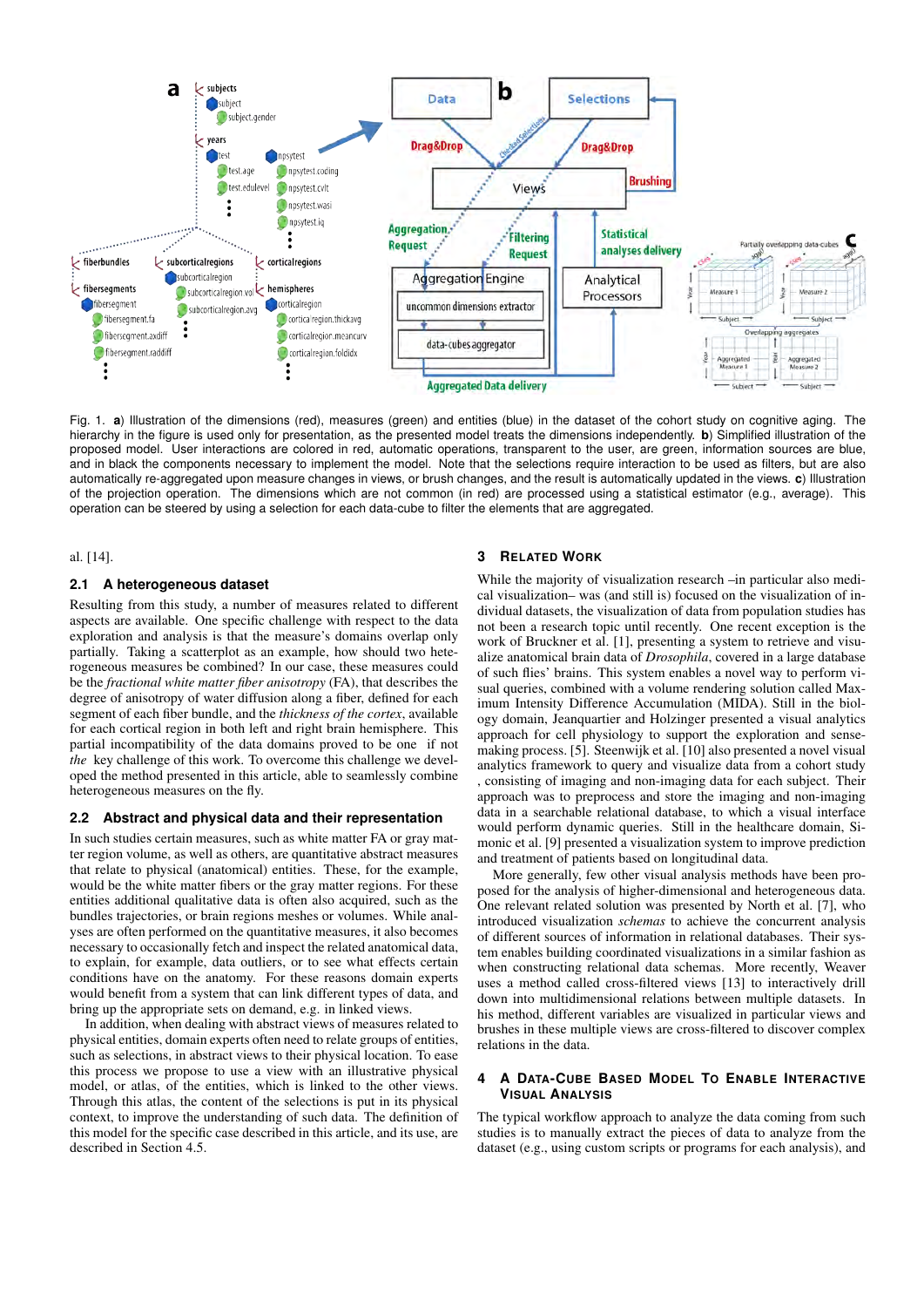then process them using mathematical and statistical packages. Finally, plots of the results are generated either using custom scripts, or by importing the results into applications that can plot the data.

The first, and perhaps the biggest challenge in designing an interactive visualization system targeted at this problem is storing the data acquired with such studies in a way that allows fast and flexible access, retaining the meta-information expressing the relationships between the different pieces of data. Organizing the data in a relational database, similarly to Steenwijk et al. [10], is probably the first solution at hand, and possibly the easiest to design from scratch.

However, organizing data in a relational database is relatively inflexible: the database schema is bound to the specific structure of a particular study, together with the queries associated to it. Using a system designed in such a way to analyze a different dataset would require the redefinition of the database schema, as well as reprogramming the logic for data access. In addition, processing the queried data with mathematical or statistical methods that are not implemented in the database itself would require an additional application layer into which the data should be loaded, thus voiding the benefits of using a relational database. Finally, from a performance point of view, using a relational database to perform complex queries touching all the rows on a large amount of data becomes quickly a performance bottleneck in interactive operations, and this is even more problematic when item selection and measure filtering based on multiple attributes, requiring table joins, are used.

With *Polaris*, Stolte et al. [11] showed how visualization systems can also ground on data organized in a *n*-dimensional, possibly hierarchical, data-cube, which is also known as OLAP cube (for On-Line Analytical Processing) in the field of data warehousing. It has been reported that executing complex queries using OLAP cubes can perform about hundred times faster than doing the same on relational data [4]. A single, hierarchical, data-cube organization however, shows its limitations when the dataset, and its dimensionality, become heterogeneous.

#### **4.1 Data-cubes: dimensions, entities and measures**

In our model, data-cubes are constructed using categorical attributes as *dimensions*, while quantitative numerical values are stored as *measures* [11]. The dimensions and measures can be thought of as independent and dependent variables, and dimension coordinates are used to access the measures. Practically, after assigning an order to the dimensions of a cube, a data-cube can be implemented as an inmemory *n*-dimensional array. To make an example taken from the system presented in this paper, a measure for segments of white matter fiber bundles in our dataset, e.g., FA, is represented as a floating point n-dimensional array consisting of  $n = 4$  dimensions: *subject*, *year*, *bundle*, and *segment*.

Compared to the model proposed for Polaris, we also introduce a third concept, called *entity*. An entity can be thought of as a row in a database table, and quantitative row fields would be the measures for that entity. In the example above, the measure *fibersegment.fa* (*fa* for fractional anisotropy) would be related to the entity *fibersegment*, being a measure of that entity. When, in our model, a data selection is defined, it also contains selection values for entities, which are then propagated to the measures related to it when it becomes necessary.

#### **4.2 Multiple data-cubes and seamless dimension aggregation**

A challenging feature of the data acquired in cohort studies is their heterogeneity. This means that measures are collected for different entities, which do not share the same set of dimensions. In our specific case, when referring to entities, we can talk of white matter fiber segments, grey matter subcortical regions and grey matter cortical regions, as well as neuropsychological tests. As shown in Figure 1a, the dimensions' sets of the measures are only partially overlapping, having all these entities in common only two dimensions, *subject* and *year*. The standard way to organize these data into a single data-cube would be to build a denormalized cube characterized by all the dimensions in the dataset, which would contain all the data. When the data is

significantly heterogeneous, however, this strategy may lead to an explosion of the memory requirements caused by the denormalization.

In the model that we present here, the solution to this problem is twofold: on one side we store all the data in multiple, normalized datacubes, to eliminate any kind of information redundancy and minimize the memory occupancy. Secondly, we propose runtime aggregation of the measures' data-cubes, when data which are held in data-cubes belonging to different entities have to be combined or cross-checked. Such aggregation operation is also referred to as the *projection* of a data-cube [11] (see Fig. 1c). Our model includes an engine to perform aggregation on-the-fly, for reducing the data-cubes' dimensions to their largest common subset, without having any embedded knowledge of the relations between measures. In contrast, this would be necessary when using a relational model for the data, as the system would need to incorporate knowledge about each specific database schema, together with logic for performing the operations.

In our model, when multiple measures are combined in a visualization (e.g., in a scatterplot, a parallel coordinate view, curve view, etc.), each measure is aggregated across those dimensions not belonging to the intersection. For the moment we can consider the mean as measure aggregator, but there are several other options, such as different statistic estimators which can be selected by the user.

In certain cases, it is also useful to change the level of detail. To allow this, we enable toggling which common dimension to keep during the aggregation. This is similar to a *roll-up* operation, with the difference that the dimensions' structure is treated as hierarchy-less.

Finally, even if some of the dimensions may embed a hierarchy, others are independent from each other. For example, it is easy to imagine that *subject* is independent from other dimensions, while *bundle* and *segment* are logically nested, as segments are part of a bundle. However, an imposed dimension hierarchy for all the dimensions would be useful to represent the data in a tree-like visualization, and let the user navigate the dataset (as shown in Fig. 1a). To compute such a hierarchy, we group entities recursively by the number of common dimensions, with each group reflecting dimensions occurring in the same number of entities. By letting the dimensions that occur in more entities floating higher in the tree hierarchy, and then proceeding recursively on subgroups, we can generate a complete hierarchy. Having defined such a hierarchy, it is possible to represent the measures in our cohort study data like in Fig. 1a.

#### **4.3 Selections and selection-based filtering**

In section 4.2 we explained how to create projections of a measure by aggregating it over entire dimensions. Obtaining an aggregate of a measure over a whole brain, however, may not always produce specific enough data to answer questions of interest. To enable a more focused analysis, selection techniques can be used in order to restrict the processed or visualized data to specific subsets under investigation. An example is the *Polaris specifications* [11], introduced for defining selections. Interactive visual analysis has introduced the related concept of brushing, a visual method to select items with certain characteristics (e.g., fitting certain ranges on specific measures), by defining a visual brush over a view on the data. These brushes normally contain a value for each data item, either binary or a percentage value, to express if or how much the data item is selected. Our model makes use of brushing to let the user define data selections. Using data-cubes, this brush should be transformed into a data-cube itself, where each item contains the tag information for the related entity. In our case, having several entities in the dataset generates an additional challenge: when tagging one entity, we must also propagate the selection to all those other entities in the dataset sharing at least one dimension with the tagged one. As a clarifying example, let us consider a selection of only those white matter fiber segments above a certain FA threshold. Such selection does not necessarily involve all the examinations, or even all the subjects. Let us say the user wants to cross only items in this selection with the cortical thickness. Then this selection has to be propagated to the entity *cortical region*, knowing that the shared dimensions between the entities *cortical region* and *fiber segment* are *subject* and *year*. This has to be done in an appropriate manner, so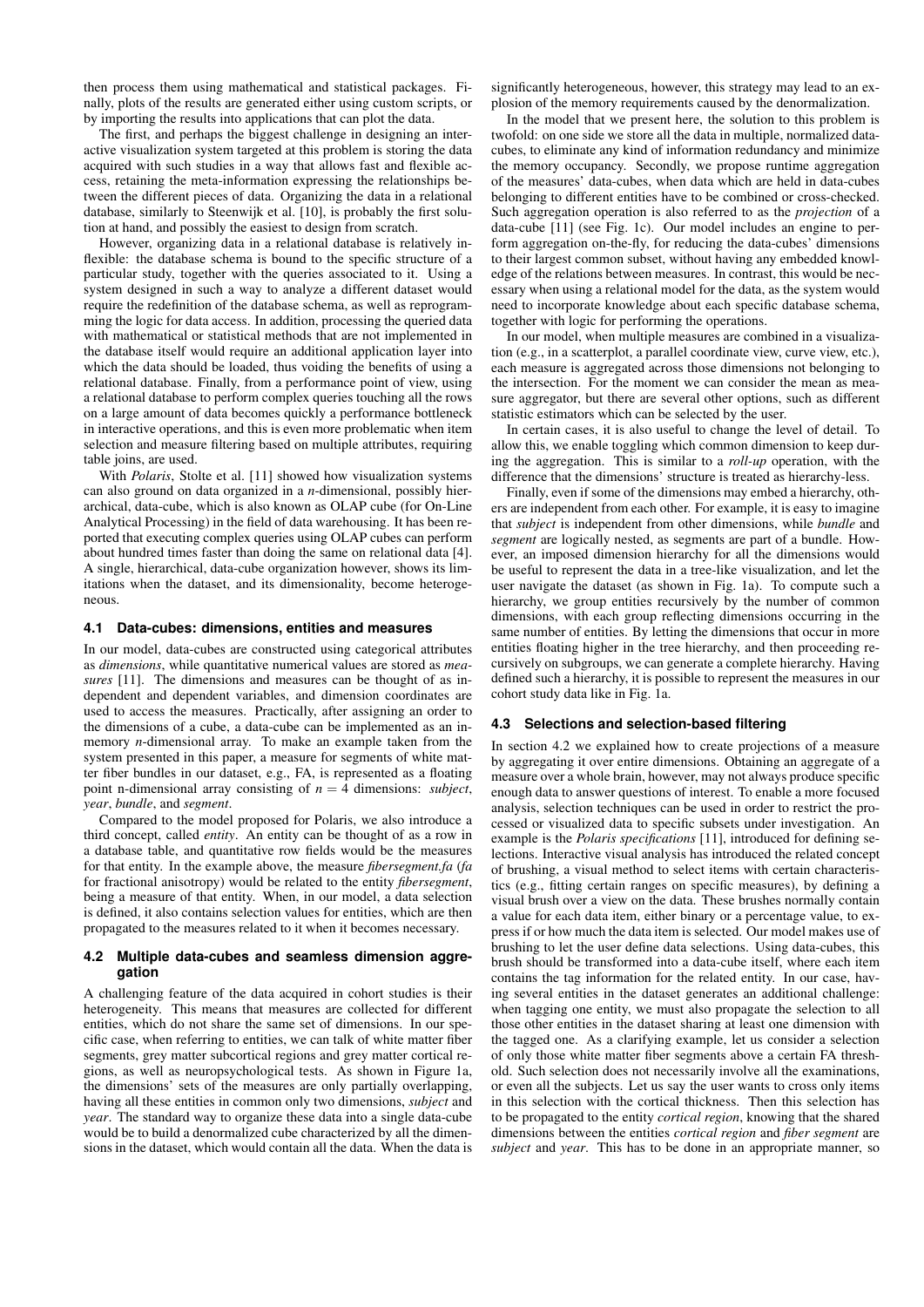

Fig. 2. Screen-shot of the prototype of the proposed model. The Measure Browser **(a)** lets the user drag desired measures into a view, and the Selection Manager **(b)** allows to add new selections, activate them, enable one of them for editing, and drag them into views, to be used as filters. The Dimension Brusher **(c)** enables slicing the data-cubes in the data collection, while the other views **(d,e,f)**, in this setup a scatterplot, a curve view and a histogram view, can be seen as projections of the data, and allow a more advanced definition of the selections, by means of brushing ranges of measures. In each view a drop down menu lets the user adjust the aggregation dimensions as well as the additional analyses to perform. Finally, the Atlas view (g) represents the selections in their anatomical context using a brain model. The two selections visualized contain, the first, both the fibers and the brain region of the Corpus Callosum anterior, and the second both the fibers of the corticospinal tract and the brainstem region (colors representing different bundles).

that only those (*subject*, *year*) pairs selected in one entity are selected also in the other one. In our model we propose a propagation scheme where a brush on one entity is propagated to all the other entities in the dataset that share dimensions with the brushed one. The propagation is done by first computing a projection of the brushed entity onto the common dimensions with all the other entities. Such projections of the brush are generated using the *max* operator, which produces, for each set of items being aggregated along one aggregation coordinate, the equivalent of a Boolean value indicating whether or not at least one item was selected. This scheme also allows multiple selections to be combined using Boolean logic, giving the user the necessary flexibility in building up expressive item selections.

Once a selection has been defined, it can be used in two manners. First, selections can be visually highlighted in the views, and thus compared with the whole dataset or with other selections. Second, since most of the views are built upon aggregated data-cubes, this aggregation can be steered, or *filtered*, using a selection ( Fig. 2d ). By setting a selection as aggregation filter, the aggregation is performed only using those items that are tagged in the selection. In this way, carefully selected information from the dataset can be cross-checked with other aspects, enabling the user to analyze virtually any aspect of the dataset.

#### **4.4 Unrolling dimensions: a first step toward iterated visual analysis**

Using a system implementing our model interactively is a flexible way to cross-analyze a wide variety of information in such heterogeneous datasets. In some cases, however, the analysis can benefit from automating certain steps, like repeating selected tests or analyses using a scheme defined by the user on different data, or with varying parame-

ters or methods. This could be seen as extending a purely interactive visual analysis metaphor by using it as a analysis-setup tool for defining what type of actions to automate. The results of this extension could be thought as an *iterated visual analysis*. A clarifying example could be correlating age with subcortical region volume. The user could first define a selection, for example by filtering specific ages, or other parameters such as the IQ. This selection could then be used to filter the aggregation, which could conclude the interactive analysis step. Since it is also interesting to have details of how the volume of each specific subcortical region correlates with age, the user might want to combine his interactively specified selection with another one, selecting only a specific subcortical region, and repeat the process for every subcortical region. To ease this process, enabling at the same time to produce comparable results, we propose a method to automatically dissect and process the measures present in a specific view, by iteratively *slabbing* each measure's data-cube along those dimension that are specific to the data-cube (e.g., not common). In the example above, the only non-common dimension in a view containing only age and subcortical region volume is the *subcortical region*, as both the *year* and *subject* measures are common to both the entities (see Fig. 1a). The expression *unrolling a dimension* here means automatically generating a sequence of selections for an entity having such dimension, each selection containing only data items along one specific coordinate of that dimension at a time. The user can choose one or more of the non common dimensions in the view to unroll, and the automatically generated selection is combined with a user specified one, if present, before aggregation and further analysis take place. When performing dimension unrolling, however, a large amount of data is being generated, and we currently deal with it by outputting only the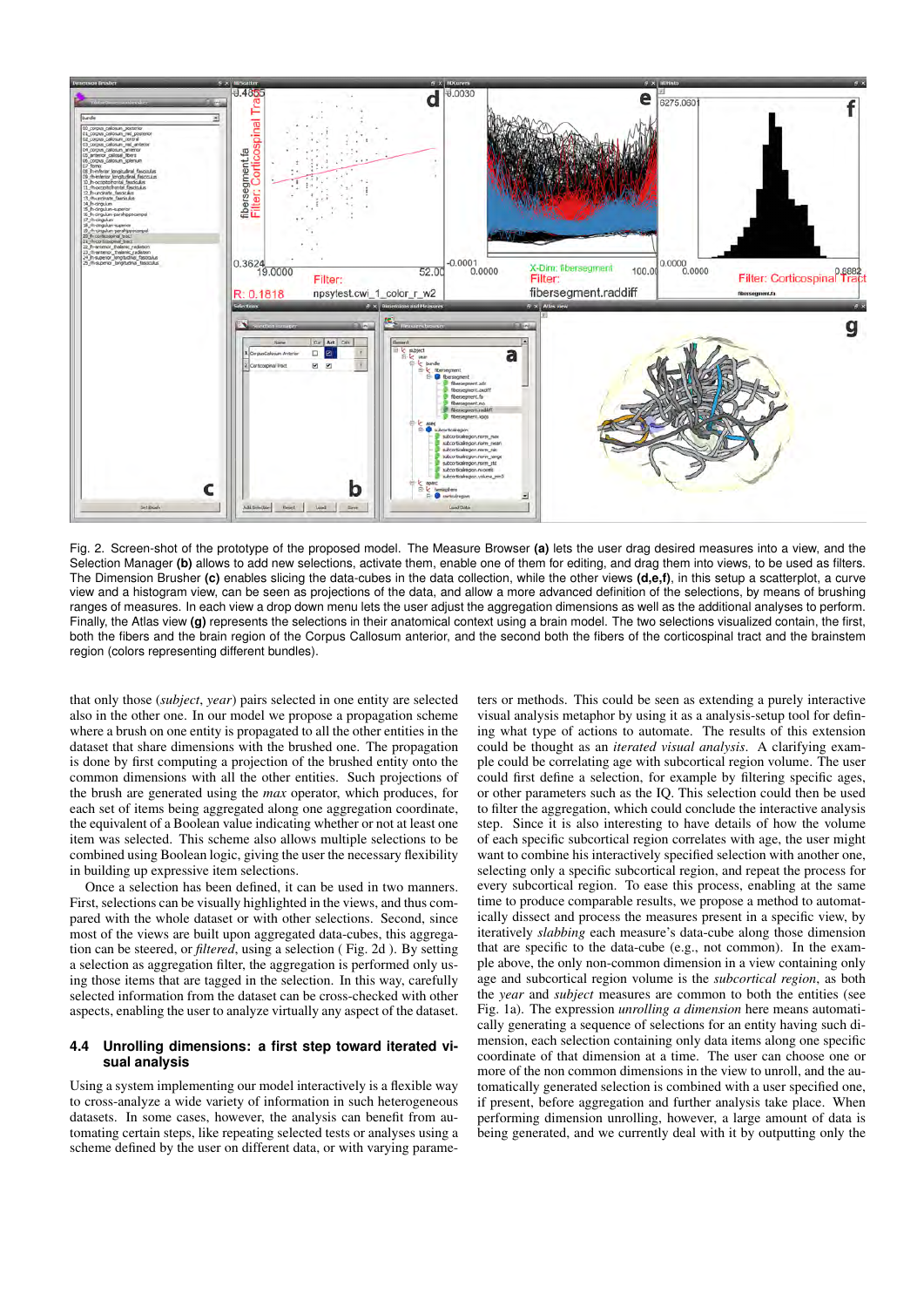analyses results, such as regression or correlation values. We make use of this technique in the case-studies illustrated in Section 6, and the results of the unrolling are shown in Fig. 4.

#### **4.5 Visualizing aggregates in physical space**

Sometimes it is of interest to link abstract information of physical entities to these entities in a spatial visualization of the data. Examples could be various, ranging from the analysis of mechanical components to various kinds of simulations. In the case of cohort studies, it can be useful to visualize the content of selections, as well as other parameters in the context of the brain's anatomy. A practical example would be visualizing where the parts of the white matter fiber bundles within a certain range of anisotropy, or having certain properties (e.g., sensitivity to aging) are located. To represent statistical information for a selection in physical space, we propose to use a physical atlas of what the data refer to, which in our case is a brain atlas (Fig. 2g). The selection aggregation is then performed on the dimensions present in the atlas.

#### **4.6 Performance and limitations of the data model**

We compared the performance between our implementation of the data model described above and a relational database (SQLite) on simple queries involving aggregation. We found that, using the dataset introduced in Section 2 (approximately 50MB in SQLite form, including only the quantitative measures), operations on our data model were more than ten times faster than the corresponding operations on the relational database. For example, such operations on the largest table/cube in our database, consisting of approximately 500,000 rows, lasted 260ms using our model, compared to the 2700ms using SQLite. Data-cubes are, however, able to provide such performance only when the data fits the system memory, and our model is, at the present, not supporting out-of-core data. In case of datasets not fitting the system memory, a standard database is necessary, but with the awareness that new technology will be necessary to allow systems like this to perform interactively.

#### **5 PROTOTYPE REALIZATION**

The prototype implementation of our model has been specifically realized to explore and analyze selected aspects of the brain aging dataset produced by the cohort study described in Section 2. The prototype consists of a coordinated multiple view application implementing linking and brushing on top of the proposed aggregation engine (2). Measures can be visualized and cross-checked on demand and in different views by using drag-and-drop interaction from the measure browser window into the view of choice. Selections can be initialized and modified by means of brushes on the views. Using selections as filters is implemented via drag-and-drop: dragging a selection into a view opens a selection dialog for the measure to filter. Choosing the measure re-triggers the filtered aggregation process.

To present selections and statistical information in physical space, we employ a brain atlas onto which aggregated statistics can be mapped. For simplification purposes, we treat the brain of a representative subject *S* and the fine-granular parcellation of its cortical and sub-cortical white and gray matter as the atlas. A more sophisticated approach would require the averaging of brain regions across all subjects and the computation of average fiber tracts. Instead of displaying all fibers of *S* (*>*20000), we compute a representative fiber for each fiber bundle (Fig. 2g). This reduces visual clutter and facilitates the mapping of statistics, aggregated across all fibers of a bundle and all subjects. Previous work suggests choosing the longest fiber traveling though the densest parts of the bundle as representative fiber [8]. We apply this approach directly to homogenous bundles, i.e. all fibers following a similar course. In heterogeneous bundles, we first subdivide the bundle by grouping similar fibers, and then compute the representative of each group. For the grouping, we employ a spectral clustering technique [2]. The white matter measures (such as *FA*) in our data were extracted after subdividing each individual fiber into 100 segments of equal length, to allow tract analysis. Therefore, we also divide each representative fiber into 100 segments, allowing the system to map

the measures to each segment individually. We assign a unique color and add halos to each of them to enhance the visual separation of the representatives. The aggregated values are then encoded, upon normalization, by modifying the color saturation of each fiber segment (high values resulting in high saturation). Segmentations and related measures for brain regions are also included in the study, and were extracted with Freesurfer (http://surfer.nmr.mgh.harvard.edu/). For displaying the measures, an isosurface is constructed per segmented region. The visual separation of brain regions is enhanced by assigning unique colors according to the Freesurfer's color look-up table. Mapping a measured value is then performed upon normalization by modifying the surface transparency (high values resulting in high opacity). Finally, a highly transparent outer surface of the brain is superimposed, to augment the overall atlas visualization (Fig. 3g).

#### **6 CASE-STUDIES AND EVALUATION**

We conducted a two-phase study with domain experts: a design requirement phase to understand the analysts' needs, and an evaluation phase to evaluate our method after the suggestions of the experts were included. In the first phase, we have been able to gather initial impressions from two neuropsychologists and one neurologist, as well as some feature requests. The prototype has been received with strong interest. Thanks to the flexibility and simplicity of performing data selections and cross-analyses, it has been seen as a practical alternative to the current way of analyzing data, consisting of extracting the values by various means into separate tables, and loading them into commercial statistical packages or tools. The experts also explicitly requested to be able to get a detailed description, save, and load the selections, and to be able to export filtered data.

After this first cycle, we included these additional functionalities, and performed the second evaluation phase with a neuropsychologist and with a neurologist. These two evaluation sessions were subdivided in three parts, organized as follows: first, a thorough explanation of the application of the underlying model was given. The explanation was followed by few questions about the model, in order to ensure the understanding of the model. This first part of the session was successful, and the domain experts could explain well the difference between our model and the table-based data model present in all the statistical analysis tools used in a standard analysis workflow, where the observations are the rows, and the variates are the columns. Neither of them was previously familiar with relational databases or OLAP cubes. During this first part of the sessions, the demonstration of the application functionalities was also well understood. The second part of the sessions had a dual aim: to verify that our model is capable of producing the same results obtainable with a standard analysis workflow, but in a faster way, and to prove that our model is capable of helping the generation of new hypotheses. For this second part two case-studies, one for each domain, were set up, and are described below. The third part of the sessions was used to gather an assessment of the proposed method by asking the domain experts specific questions, and details are given in Section 6.3.

#### **6.1 Neurologic case-study**

Jointly with a neurologist, we attempt to confirm or reject three hypotheses which were already statistically evaluated in previous work [12]:

- *•* The increased age-related anisotropy decline in the anterior callosal fiber (CC-Anterior), as compared to the posterior portion of the corpus callosum, called splenium (CC-Splenium).
- The higher sensitivity to age-related anisotropy decline of superior fibers (Superior-LF), as compared to inferior fibers (Inferior-LF).
- *•* The resistance of the cortico-spinal tract to age-related anisotropy decline.

To confirm the first hypothesis, we begin with selecting the fibers under investigation. Then, we use these selections as filters in scatterplots opposing the age of the subjects and the FA of the fiber segments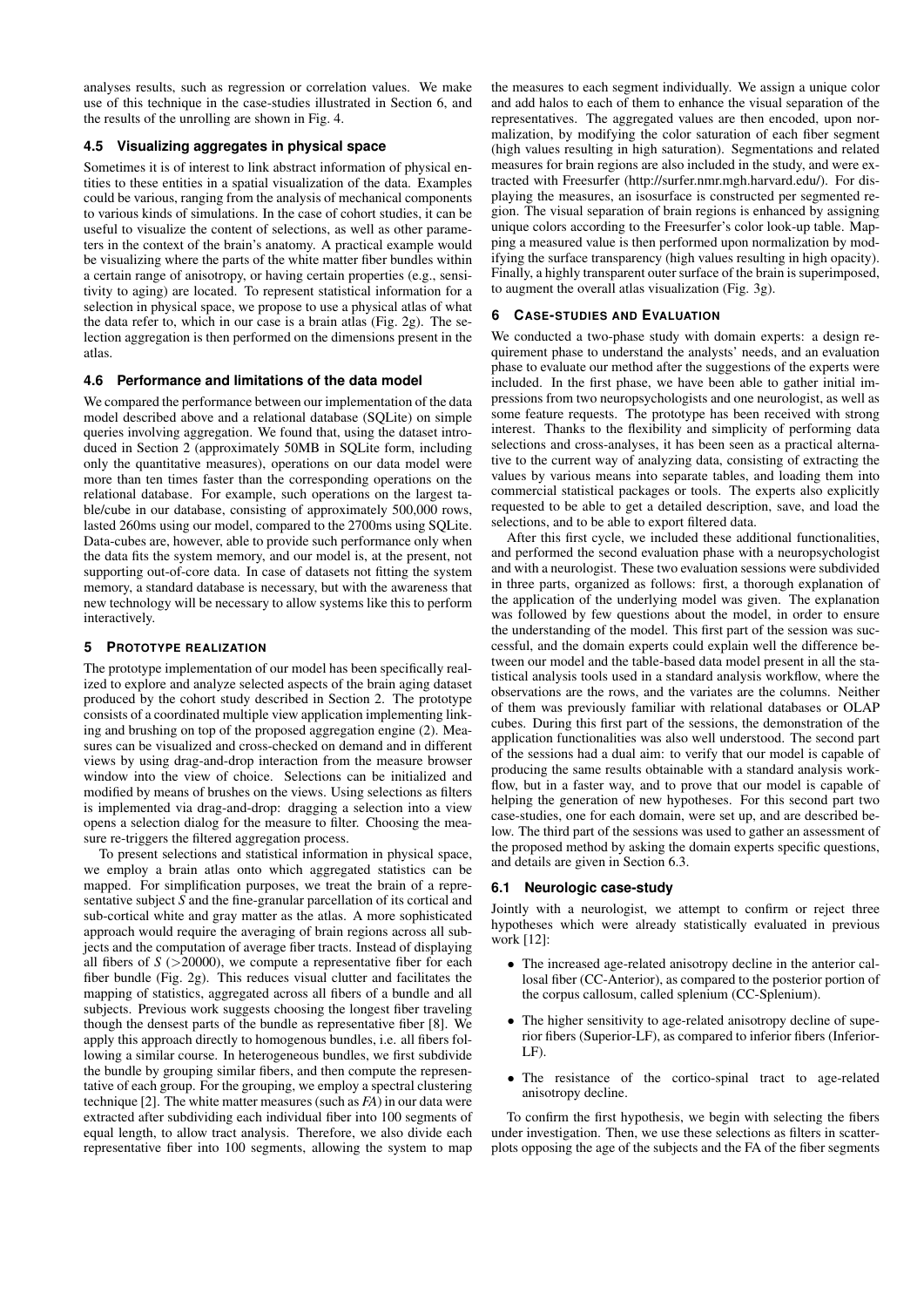

Fig. 3. **a**) Age opposed to FA for each examination (subject, year). Visualizing the linear regressor depicts the general declining trend, also summarized by the negative correlation r-value. **b**,**c**,**d**,**e**,**f**) Age opposed to FA aggregated (across segments and bundles) using a different filter in each plot, as labeled in the views. **c** and **f** show a stronger negative correlation, while **d**) and **e**) show a weaker negative correlation. **b**) shows almost no correlation between FA and age for the corticospinal fiber tracts, which confirms previously published studies, and can be used as control. In each plot: R is the correlation coefficient, SSE is the sum of squared residuals of the regression analysis.

in the subjects' brains. In these scatterplots, shown in Fig. 3, each point represents a single subject examination (*subject*, *year*), while the other dimensions are aggregated for each of the measures. In the case of FA, this aggregation is filtered using the selections above. The system automatically computes the Pearson's r value of the two measures (one aggregated using the filter), the p-value, which, in our case, is below 0.05 except for the corticospinal tract (that, therefore, does not show a correlation that is statistically significant) and the regression line. The regression analysis also provides the regression coefficient and the sum of squared residuals (SSE) as a metric for the goodness of fit. These plots confirm that the corticospinal tract is relatively insensitive to the age effect. They also show that the posterior portion of the corpus callosum is less prone to age effect compared to the frontal portion. But, in contrast to our expectations, superior fibers are less prone to age effect than inferior fibers. This could suggest the new hypothesis that language functions stay normal while the visual integration might decline. Such hypothesis, however, requires further investigations.

In the second part of this case study we decide to perform an explorative investigation of the relation between the anisotropy decline in the white matter fiber tracts and age. We do this by looking at the correlation coefficient, as well as the regression coefficient, between FA and age. The result of this analysis is shown in Fig. 3a, and we discover that there is a significant negative correlation (-0.406) between these two aspects. The regression coefficient (-0.001, not normalized) is small since the data has not been normalized, but the regressor (the red line) provides a better picture of the trend than the value alone. Once we discovered that these aspects are worth investigating, we use the unrolling mechanism described in Section 4.4 to evaluate this relation selectively for each fiber bundle. The system estimates these statistics for the chosen measure by iterating over a user specified dimension, in our case *fiberbundle*. These estimates are presented in two bar charts shown in Fig. 4a and 4b. It is easy to spot one fiber (fornix) that goes against the general declining trend, also showing a bad fitting (sum of squared residual, SSE). We decide to bring this fiber up for inspection in a scatterplot (Fig. 4c), by using the filtering capability of the system. So we manually create a specific selection, defined by *slabbing* the data-cube along the fornix coordinate of the fiberbundle dimension and use it to filter the aggregation. In the scatterplot we detect several zero values (Fig. 4c), probably due to missing data, which tells that the information for this fiber should be discarded or the missing data should be removed. We opt for cleaning the data, by performing a selection with a brush on the scatterplot that excludes the incorrect values. This leads to opposite results (Fig. 4d), in line with the overall declining trend (these results are sketched with a dashed line in the barcharts of Fig. 4a and 4b). We also notice that the corticospinal fiber tracts seem to be particularly insensitive to age decline, while other tracts have very strong decline (anterior callosal fibers and inferior longitudinal fasciculi). Finally, we notice two corresponding tracts, left and right occipitofrontal fasciculi, which are not homogeneous, with the right one showing a more pronounced anisotropy decline, even though they are anatomically symmetric to each other. This finding should be investigated further, to verify the fibers' geometrical path along which the measures have been sampled, in order to possibly formulate a new hypothesis on this phenomenon.

#### **6.2 Neuropsychologic case-study**

Jointly with a neuropsychologist, we attempt to verify the relation between the volume of the frontal regions of the cortex and the performance in the Stroop task. We focus on this task since a functional correlation between these brain regions and the Stroop effect has been discovered using functional imaging techniques [6]. Therefore we would expect that subjects with smaller frontal cortices would perform worse at the Stroop task.

We begin by opposing the cortical gray matter volume measure to the scores of the Stroop task (where higher is worse) in a scatterplot (Fig. 4f). A general declining trend (smaller cortical regions causing worse performance) is therefore expected, and it is also what we get. Then we create a selection with the frontal pole cortical area, and filter the aggregation accordingly. The resulting plot shows a minor increase in correlation and regressor slope (these values are outlined in red in Fig. 4e). Such result confirms a mild correlation between the volume of frontal cortical area and Stroop task performance, but the aggregated result tells us that there must be other cortical regions whose decline is even more correlated to the Stroop task than the frontal cortex. Therefore we decide to use the unrolling option to get an overview of how each single cortical region correlates with the Stroop task scores. The resulting statistics (Pearson's r and p-value, non-normalized regression coefficient and sum of the squared residuals) are displayed using a table widget, allowing us to sort the rows by a chosen column (Fig. 4e, sorted by r-value). Sorting these data by r value unveils an area, the parahippocampal cortical region, for which no know hypotheses have been formulated, but which shows the strongest correlation between its volume and the Stroop task scores. According to the neuropsychologist, this is a new finding, but something that requires further investigation because this analysis is done on the raw data, not corrected for basic skills.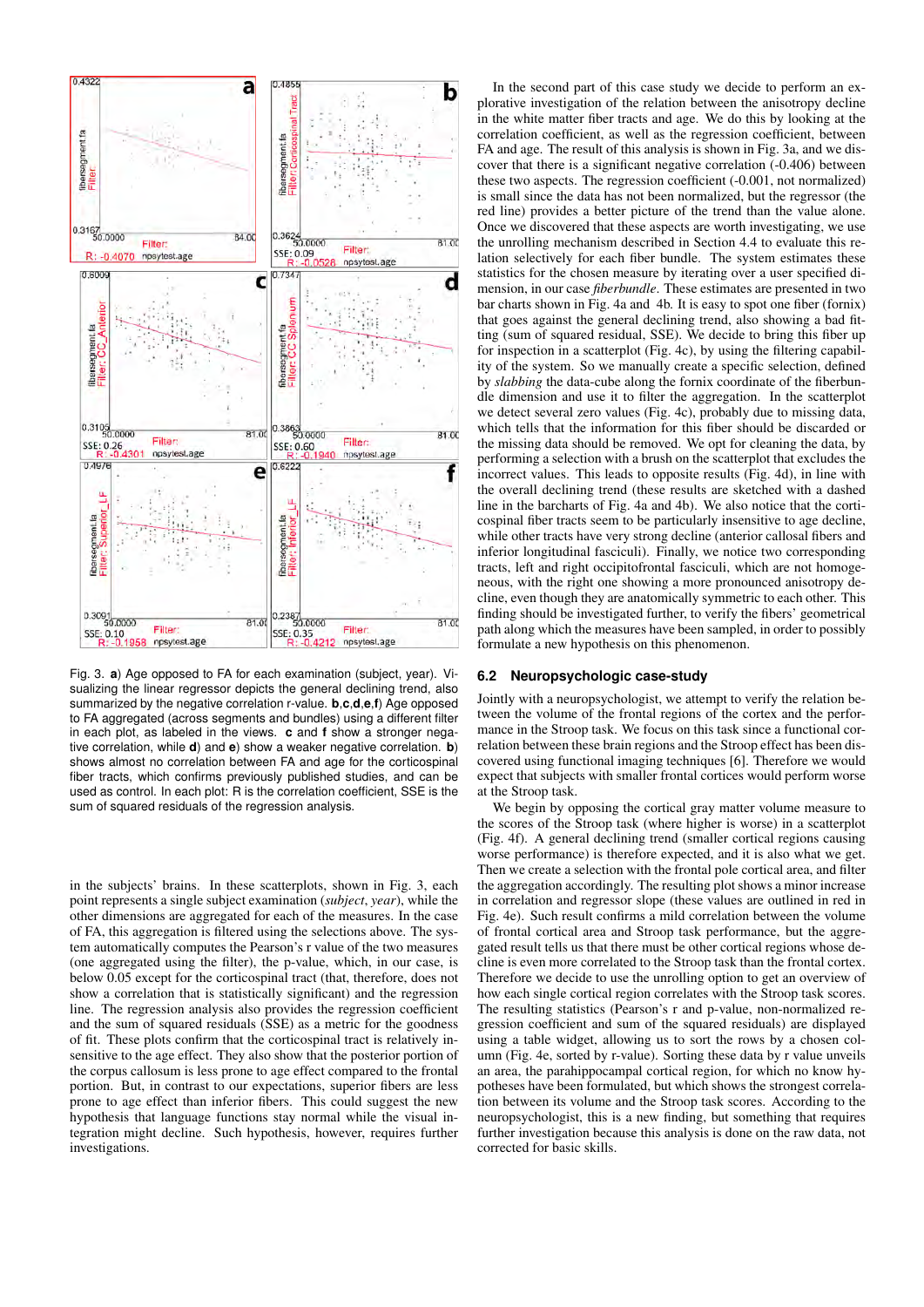

Fig. 4. **a**) The correlation coefficient between age and the FA of the fibers. The dimension *fiberbundle* for the measure FA is unrolled, meaning that FA is filtered by automatically iterating over a chosen dimension, in this case *fiberbundle*. Each bar represents the correlation for a specific coordinate in the *fiberbundle* dimension. **b**) The same type of visualization for the regression coefficient. **c**,**d**) Scatterplots related to the *fornix* fiber bundle, before and after excluding wrong values. **f**) Stroop task scores related to cortical region volume in a scatterplot. The cortical region volume is aggregated along the cortical region dimension (called *aparc*). **e**) The same analysis after unrolling the cortical region dimension. Each row in the table reports the correlation and regression results for the data filtered for a single cortical region, reported in the first column. **d,c**) The same analyses, but for Stroop task scores and cortical region thickness.

At this point we also wonder whether any relation between the Stroop task scores and the cortical thickness is present in the data, as thickness is another measure that has been shown to correlate with level of cognitive functions [3] We proceed as before, opposing the cortical thickness measure to the scores of the Stroop task in a scatterplot (Fig. 4h). A general declining trend is visible also in this case, but less strong than with the cortical volume. We then use the unrolling option to get an overview of how each single cortical region correlates with the Stroop task scores (Fig. 4g). In this case, the frontal pole cortical area shows a stronger correlation as compared to the overall cortical thickness. However, the task performance seems to be even more affected by other areas, most notably the superiortemporal cortical region. This is also a new finding, which however requires, as in the previous case, further investigation in order to formulate a new hypothesis on this phenomenon.

#### **6.3 Assessment of the model**

In the third part of the sessions we asked the domain experts the following questions: a) whether or not our prototype system was useful for data exploration tasks, b) whether or not such system was capable of answering specific questions, c) whether or not such system was useful to generate new hypotheses and d) whether or not such system could potentially replace their current tools.

Both scientists answered positively to question a), stating that such a tool, able to load and combine in a quick yet flexible way all the measures from such large studies, would be certainly helpful in data exploration tasks. This answer was supported by the fact that, in the current analysis workflow based on data in tabular form and commercial statistical analysis packages, all the work of data combination and selection has to be done manually for each question to analyze, which makes data exploration tasks especially cumbersome.

The scientists were also particularly positive regarding question c).

The key aspects that were regarded as most useful in generating new hypotheses are: having the whole data at hand in one tool, the ease of use, and being able to fire queries in the tool. Moreover, and what impressed them the most, is to be able to automatically generate relevant selections in an iterated way while processing the data with a specific statistical method.

Concerning question b), which is also related to question d), our system proved to be effective in performing basic multivariate statistical analyses on the data. However, the domain experts stated to rarely use only basic multivariate statistics, but rather adding advanced techniques to assess relations between two or more measures. In addition, the neuropsychologist that was interviewed stated to rarely use the raw data alone, but often combine multiple measures into more advanced descriptors (e.g., correcting test results for the basic subject skills). However, the fast and flexible selection and filtering capabilities that the presented model offers were highly appreciated, since both the scientists stated to perform selections on the subjects to include in each analysis based on different parameters that vary from case to case. The conclusion for question b), and also for question d), was that an ideal tool would combine the presented model with more advanced data derivation and statistical analysis tools. This is a good lesson learnt, and a direction that, in some way, was already taken by having the R software environment embedded into our prototype system, even if not all of the requested methods are bound to the prototype yet.

#### **7 CONCLUSION AND FUTURE WORK**

Medical cohort studies are an excellent starting point for exploratory data analysis, since most of the data acquisitions are standardized before specific hypotheses are formulated. Often, such studies are designed to provide enough data, of very heterogeneous character, such that a large set of possible hypotheses can be tested on them. Accordingly, hypothesis generation becomes an own challenge, when asso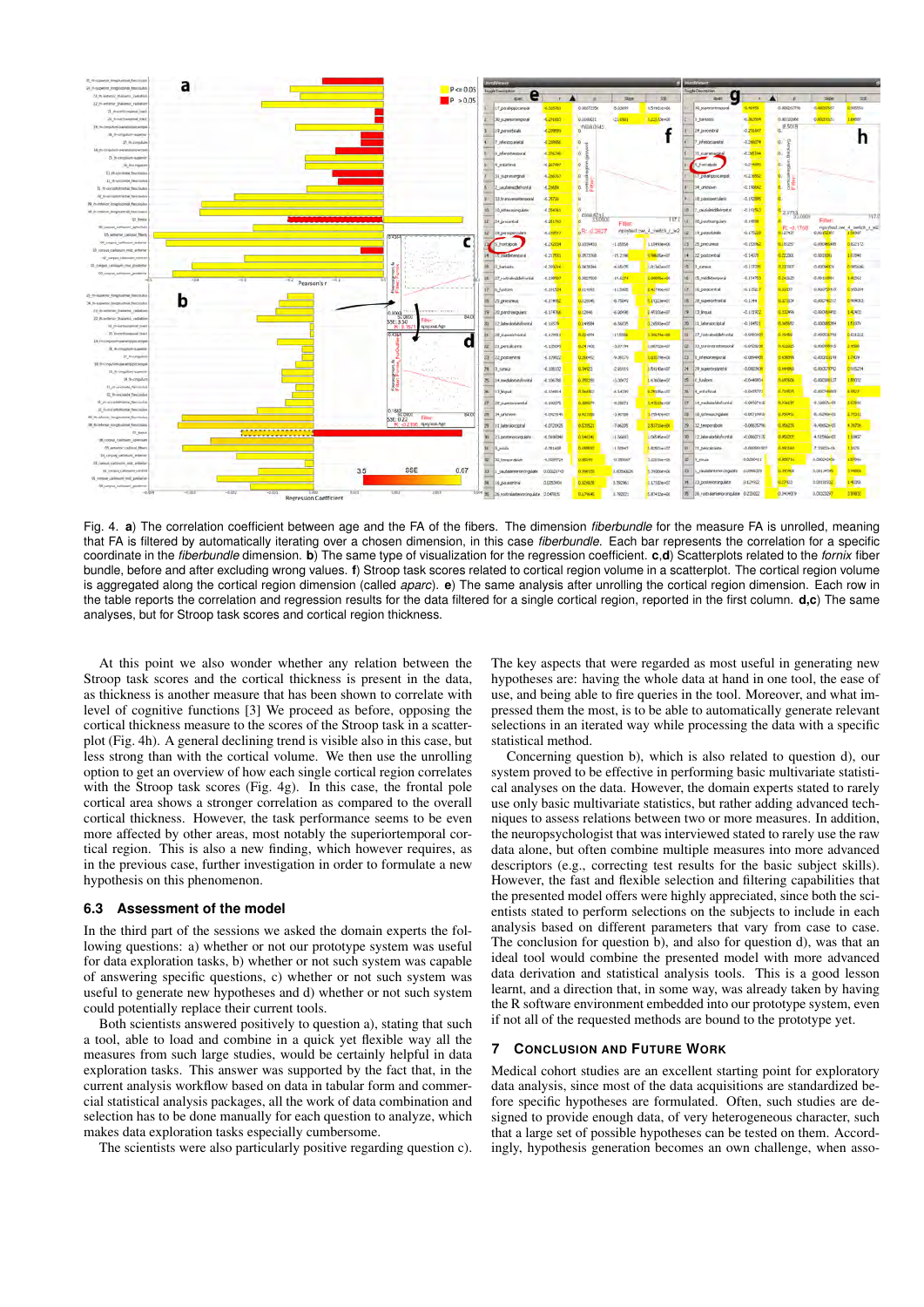ciated with populations studies. In this work, we have demonstrated that an exploratory interface, which is capable of flexibly linking up different aspects of the data even if they are not given with respect to exactly the same domain, can help to swiftly identify new and possibly promising research hypotheses. We also showed, that the same approach is also capable of enabling a first quick analysis of the identified hypotheses, leading to an accelerated analysis methodology with respect to such highly rich and versatile data. The prototype system presented here, however, is still relatively limited in features, but such an application could potentially benefit from a broad spectrum of functionalities. In future, we plan to continue in this research direction, and extend the capabilities of this tool.

As future work we also plan to import genotype data for the subjects, that at the time being was not readily available, and to integrate 2D/3D graph views for representing the brain connectivity information. We are also trying to obtain a more thorough evaluation of the system in terms of new requirements, in particular from a statistical and data-mining perspective. Finally, we plan to include the retrieval and visualization of patient-specific image data, to assess whether outliers originate from the image data, or whether they are the result of an erroneous derivation process.

#### **ACKNOWLEDGMENTS**

We wish to thank Stefan Bruckner for developing the VolumeShop framework, used to create the application prototype. The cohort study used in this work was financially supported by the Research Council of Norway, University of Bergen, MedViz, and Western Norway Health Authority (grant #911593 to A.L., and grants #911397 and #911683 to  $A.J.L.$ ).

#### **REFERENCES**

- [1] S. Bruckner, V. Solteszova, M. Groller, J. Hladuvka, K. Buhler, J. Yu, and B. Dickson. Braingazer-visual queries for neurobiology research. *Visualization and Computer Graphics, IEEE Transactions on*, 15(6):1497– 1504, 2009.
- [2] A. Brun, H. Knutsson, H.-J. Park, M. Shenton, and C.-F. Westin. Clustering fiber traces using normalized cuts. *Medical Image Computing and Computer-Assisted Intervention (MICCAI'04)*, pages 368–375, 2004.
- [3] A. Z. Burzynska, I. E. Nagel, C. Preuschhof, S. Gluth, L. Bäckman, S.-C. Li, U. Lindenberger, and H. R. Heekeren. Cortical thickness is linked to executive functioning in adulthood and aging. *Human brain mapping*, 33(7):1607–1620, 2012.
- [4] S. Chaudhuri and U. Dayal. An overview of data warehousing and olap technology. *ACM Sigmod record*, 26(1):65–74, 1997.
- [5] F. Jeanquartier and A. Holzinger. On visual analytics and evaluation in cell physiology: A case study. In *Availability, Reliability, and Security in Information Systems and HCI*, pages 495–502. Springer, 2013.
- [6] M. Milham, M. Banich, E. Claus, and N. Cohen. Practice-related effects demonstrate complementary roles of anterior cingulate and prefrontal cortices in attentional control. *Neuroimage*, 18(2):483–493, 2003.
- [7] C. North, N. Conklin, K. Indukuri, and V. Saini. Visualization schemas and a web-based architecture for custom multiple-view visualization of multiple-table databases. *Information Visualization*, 1(3-4):211, 2002.
- [8] L. O'Donnell, C. Westin, and A. Golby. Tract-based morphometry for white matter group analysis. *NeuroImage*, 45(3):832–844, 2009.
- [9] K.-M. Simonic, A. Holzinger, M. Bloice, and J. Hermann. Optimizing long-term treatment of rheumatoid arthritis with systematic documentation. In *Pervasive Computing Technologies for Healthcare, 5th International Conference on*, pages 550–554. IEEE, 2011.
- [10] M. D. Steenwijk, J. Milles, M. A. Buchem, J. H. Reiber, and C. P. Botha. Integrated Visual Analysis for Heterogeneous Datasets in Cohort Studies. In *IEEE VisWeek Workshop on Visual Analytics in Health Care*, 2010.
- [11] C. Stolte, D. Tang, and P. Hanrahan. Polaris: A system for query, analysis, and visualization of multidimensional relational databases. *Visualization and Computer Graphics, IEEE Transactions on*, 8(1):52–65, 2002.
- [12] A. Voineskos, T. Rajji, N. Lobaugh, D. Miranda, M. Shenton, J. Kennedy, B. Pollock, and B. Mulsant. Age-related decline in white matter tract integrity and cognitive performance: a dti tractography and structural equation modeling study. *Neurobiology of aging*, 2010.
- [13] C. Weaver. Cross-filtered views for multidimensional visual analysis. *Visualization and Computer Graphics, IEEE Transactions on*, 16(2):192– 204, 2010.
- [14] M. Ystad, A. Lundervold, E. Wehling, T. Espeseth, H. Rootwelt, L. Westlye, M. Andersson, S. Adolfsdottir, J. Geitung, A. Fjell, et al. Hippocampal volumes are important predictors for memory function in elderly women. *BMC medical imaging*, 9(1):17, 2009.



Paolo Angelelli received his Ph.D. in Computer Science from the University of Bergen, Norway. He is currently a Post-Doctoral researcher at the University of Bergen. His research interests are in fields of medical visualization, heterogeneous data visualization and interactive visual analysis.

Steffen Oeltze is a Postdoctoral Research Fellow at the Computer Science Department at the University of Magdeburg, Germany. He received the diploma in Computational Visualistics in 2004, and a Ph.D. in Computer Science from the University of Magdeburg in 2010. His research interests are in the visual analysis and exploration of medical, biological, and epi-

demiological data. He is a member of the IEEE.





melweis University, Budapest, Hungary. She is currently a Ph.D. candidate at the University of Bergen, Norway. Her research interests are in fields of functional and structural brain changes after strokes and correlation of cognition, brain function and genetic biomarkers.

Judit Haász received her M.D. from the Sem-

Cagatay Turkay received his Ph.D. from University of Bergen, Norway. He is a faculty member and lecturer at the gi-Centre at City University, London, UK. His research interests are the integration of interactive visualizations, data analysis techniques and supporting exploratory knowledge of experts. with special focus on bioinformatics and biomolecular mod-

eling.





Arvid Lundervold received his M.D. from the University of Oslo, Norway, and his Ph.D. in physics from the University of Bergen, Norway. He his currently a professor in medical information technology at the University of Bergen, and head of the Neuroinformatics and Image Analysis Laboratory in the Neural Networks Research Group. His research interests

are in the fields of image processing and pattern recognition, functional imaging, image registration, quantification and visualization, and mathematical modeling.